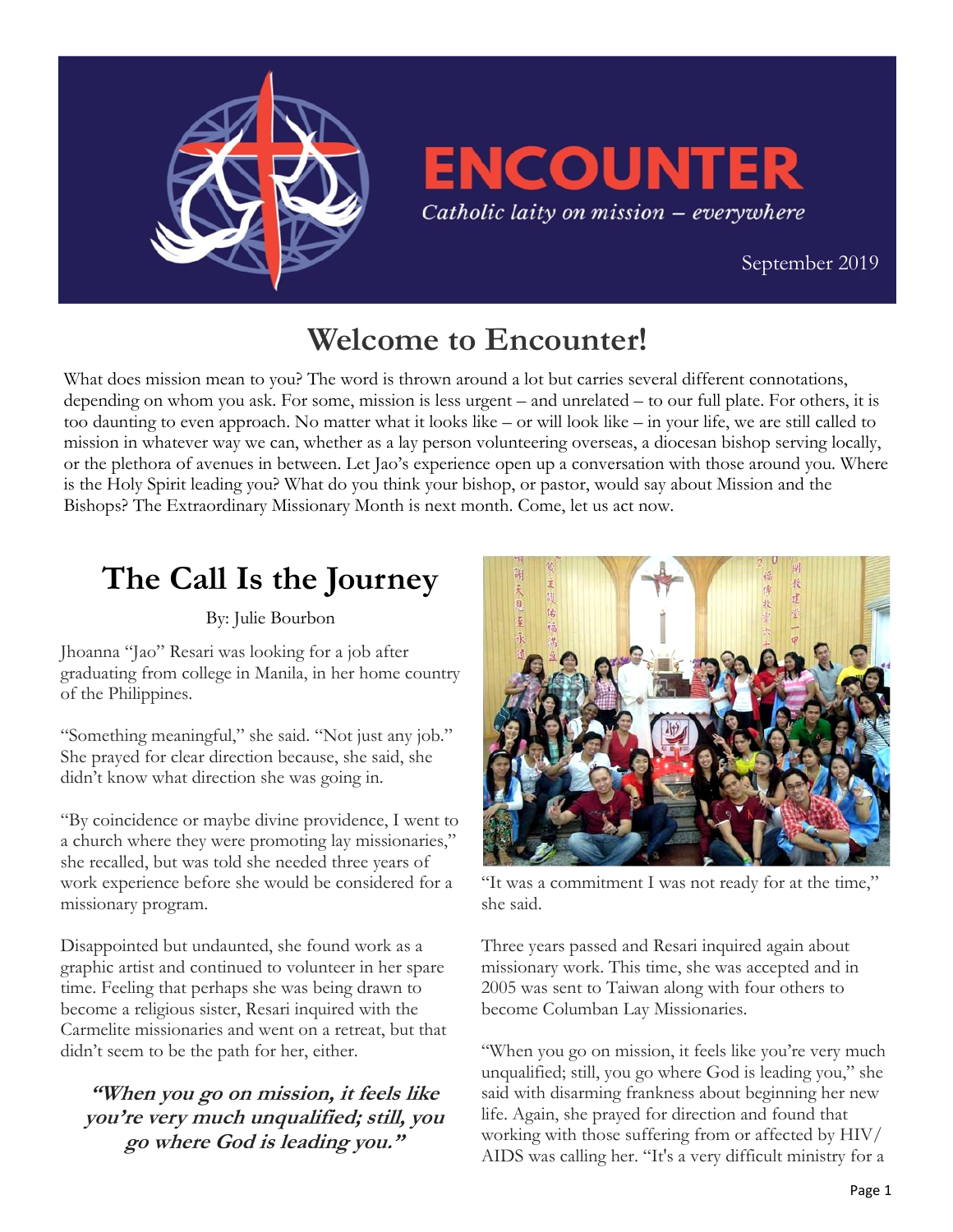#### beginner," Resari admitted in retrospect.

She spent the next six years working with experts in local HIV/AIDS shelters — caring for patients, visiting them in prisons and hospitals, and ensuring that the children who were left behind when their parents became sick or imprisoned found homes through adoption.

"After that, after having lived with and gotten to know the reality of people affected by HIV/AIDS — as well as the discrimination, poverty, drug addiction, especially its impact on children and families — I felt like I needed to do something more," Resari said.

So she moved to the Hsinchu Diocese, where Bishop John Lee was very supportive of her desire to continue this ministry. There, in 2011, the diocese opened an office that focuses on education and outreach on HIV awareness, the Agape Centre for HIV Education and Outreach Ministry, the first and only diocesan center in Taiwan for this ministry.



Three years later, Resari was elected as a member of the leadership team for the Columban Lay Missionaries throughout the world, located in Hong Kong. There, she also continues to engage in part-time HIV/AIDS ministry.

"Throughout her nine years in Taiwan, Jao helped to slowly break down people's prejudice towards people living with HIV and AIDS," said Columban Father Peter O'Neill, who worked with Resari in Taiwan for about nine years. "Her deep faith in a God who has a preferential option for the poor inspires her to live in solidarity with the marginalized and to see the face of Christ in every person living with HIV and AIDS."

Resari explained that Columban Lay Missionaries work in cross-cultural mission and respond to the needs of

the local church in the country to which they are sent. Missionaries sign on for three-year agreements; after two such agreements, they can continue for a three- to six-year agreement with the Missionary Society of St Columban.



Their ministries include works promoting and advocating for justice, peace, care for the environment and interfaith dialogue; work with the marginalized, poor, indigenous, migrants, and refugees, and victims of human trafficking; prison ministries; pastoral work in parishes; building up Christian communities; and programs for women and youth. Currently, there are 44 Columban Lay Missionaries around the world in 11 countries: the Philippines, South Korea, Taiwan, on the U.S.-Mexico border, Pakistan, Myanmar, Ireland, Britain, Fiji, and Hong Kong.

For the last year, Resari has been on sabbatical, studying in a program for pastoral studies at the Catholic Theological Union in Chicago, and just recently beginning the Hesburgh Sabbatical Program there.

"I've learned a lot from meeting and journeying with people while on mission," she said. "I see how, regardless of our many differences — be it in faith, culture, race, or circumstance — God is present in each of us."

What's next for Resari? Whatever it is, it will be defined by mission.

"When I arrived in Taiwan, what I discovered was that saying yes to the call meant embarking on this journey in faith," Resari said. "It was taking me out of my own boundaries to respond to God's mission, wherever that may lead."

Article by Julie Bourbon, ENCOUNTER Editor

If you are interested in finding out more about the Columban Lay Missionaries, go to their website <https://www.columbanlaymissionariesireland.com/> or email them at [clmireland@gmail.com.](mailto:clmireland@gmail.com)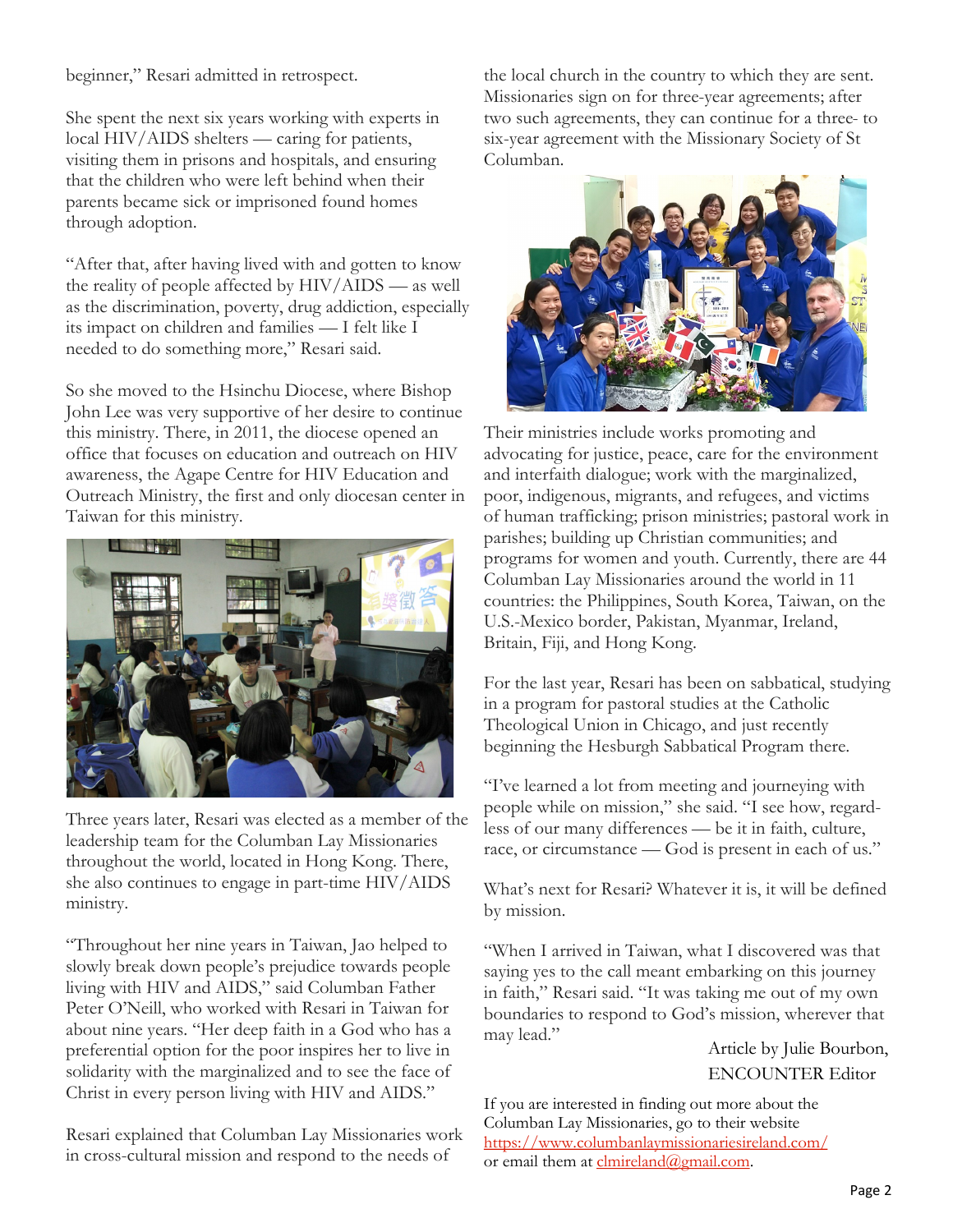### **Mission and the Bishops**

In the wake of ongoing scandals within the hierarchy of the American Catholic Church, including the handling of the sex abuse crisis and revelations of financial improprieties in some dioceses, the U.S. bishops are facing a crisis of credibility. Responding to their call to mission — heard as a personal request from our Lord Jesus in the depths of their souls — may be the cure.

A diocesan bishop must "teach, sanctify, and govern" his church. How is he called to mission? All Christians, by virtue of their baptism, are called and sent. Ordination presumes and builds upon baptism; it does not replace it. Each bishop receives from the Risen Lord what the apostles heard from Jesus, "As the Father has sent me, so I send you" (John 20:21). Just before he ascended into heaven, Jesus said "you will be my witnesses … to the ends of the earth" (Acts 1:8). The Great Commission (Matthew 28:18-20) underscores their mission "to all nations." Therefore, every bishop is to have "solicitude" for the whole church (*Apostolorum Successores*).

### **Bishops could recognize, call forth, and celebrate the missionary impulse already present in the faithful lay, religious, and ordained.**

The bishops, like all of us, need to purify our "narrative" of mission. First, missionaries may be lay, religious, or ordained who serve in their neighborhood, across their country, or around the world. For some, mission is the focus of their existence, whereas others weave mission into their spiritual, professional, and family lives. While there are still lone priests going off to exotic places, or small bands of sisters in jungles teaching the faith, those are just a few of the many stories of mission today. Second, missionaries are not saviors, know-it-alls, or cheap labor; they are neighbors who dwell among a people, making their "joys and hopes, griefs and anxieties" their own.

Bishops could recognize, call forth, and celebrate the missionary impulse already present in the faithful—lay, religious, and ordained. Some bishops, to celebrate Extraordinary Missionary Month (October 2019), have



scheduled a special Mass to bring together the local church around mission. What would it be like if, annually, local bishops convened all the missionaries living within the diocese for prayer, witness, and discernment, just as they do with catechists and teachers?

Each bishop could also invite his priests to reflect on their own call to mission and how mission, as one dimension of the parish, engages and revitalizes the faithful. Studies have shown that engaging the faithful in meaningful activity that reaches beyond the immediate needs of the church strengthens Catholic identity, encourages leadership, and promotes generosity.

Moreover, in his pastoral planning with his priests, the bishop could help the faithful "notice" the refugee, the migrant, the immigrant who is coming into the diocese and encourage them to reach out in a spirit of hospitality, welcome, and solicitude. The leaders of the diocese could also identify and discern those who are on the periphery of their society—the forgotten and marginalized people who need the mercy of God. How can the local church "dwell" among the drug addicts, the prostitutes, the homeless, the gang members in their own neighborhoods?

Finally, the bishop could prayerfully discern to "dwell" among the people—as a human being, a witness to the love of God poured out in the person of Jesus, freed of the prestige and pressure of his office.

**How can the local church "dwell" among the drug addicts, the prostitutes, the homeless, the gang members in their own neighborhoods?**